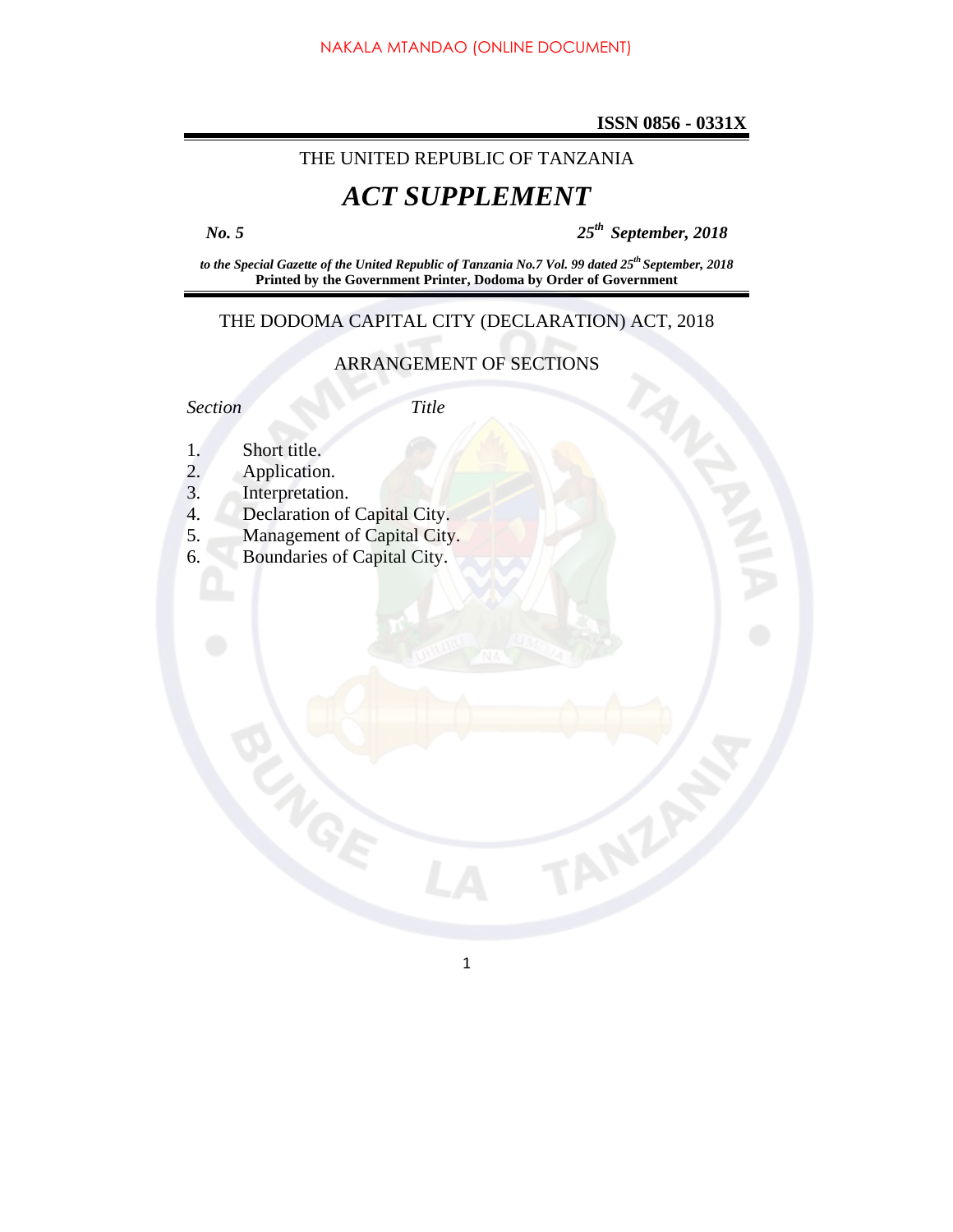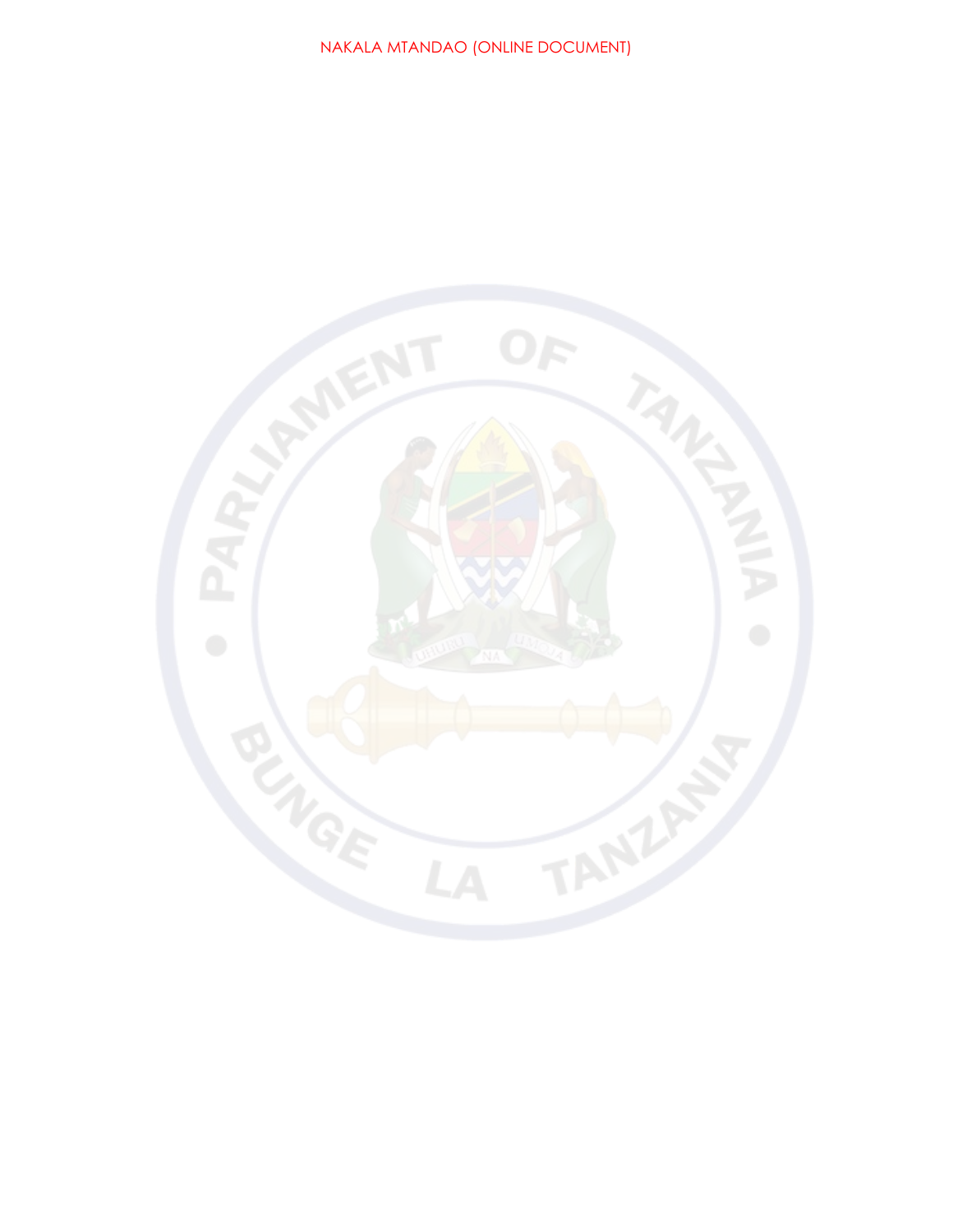## THE UNITED REPUBLIC OF TANZANIA



**NO. 5 OF 2018** 

I ASSENT,

JOHN POMBE JOSEPH MAGUFULI *President* 

[24th SEPTEMBER, 2018]

### **PREAMBLE**

**WHEREAS** Dodoma is the City within Dodoma region which is strategically located in the centre of the United Republic of Tanzania and the location makes it easily accessible and potential for economic, political and social development;

**WHEREAS** considering this strategic location of Dodoma, in 1973 the then President of the United Republic of Tanzania and Founder of the Nation, His Excellency, **MWALIMU JULIUS KAMBARAGE NYERERE** preferred and declared Dodoma to be the Capital City of the United Republic of Tanzania;

**WHEREAS** following the declaration by His Excellency, **MWALIMU JULIUS KAMBARAGE NYERERE,** the Government had for quite a long time taken various initiatives to develop the City of Dodoma with the view to achieving the objective of making Dodoma the Capital City;

WHEREAS on the 26<sup>th</sup> April, 2018 His Excellency, **JOHN POMBE JOSEPH MAGUFULI,** the President of the United Republic of Tanzania officially declared Dodoma to become the City to be developed and administered by the Dodoma City Council;

3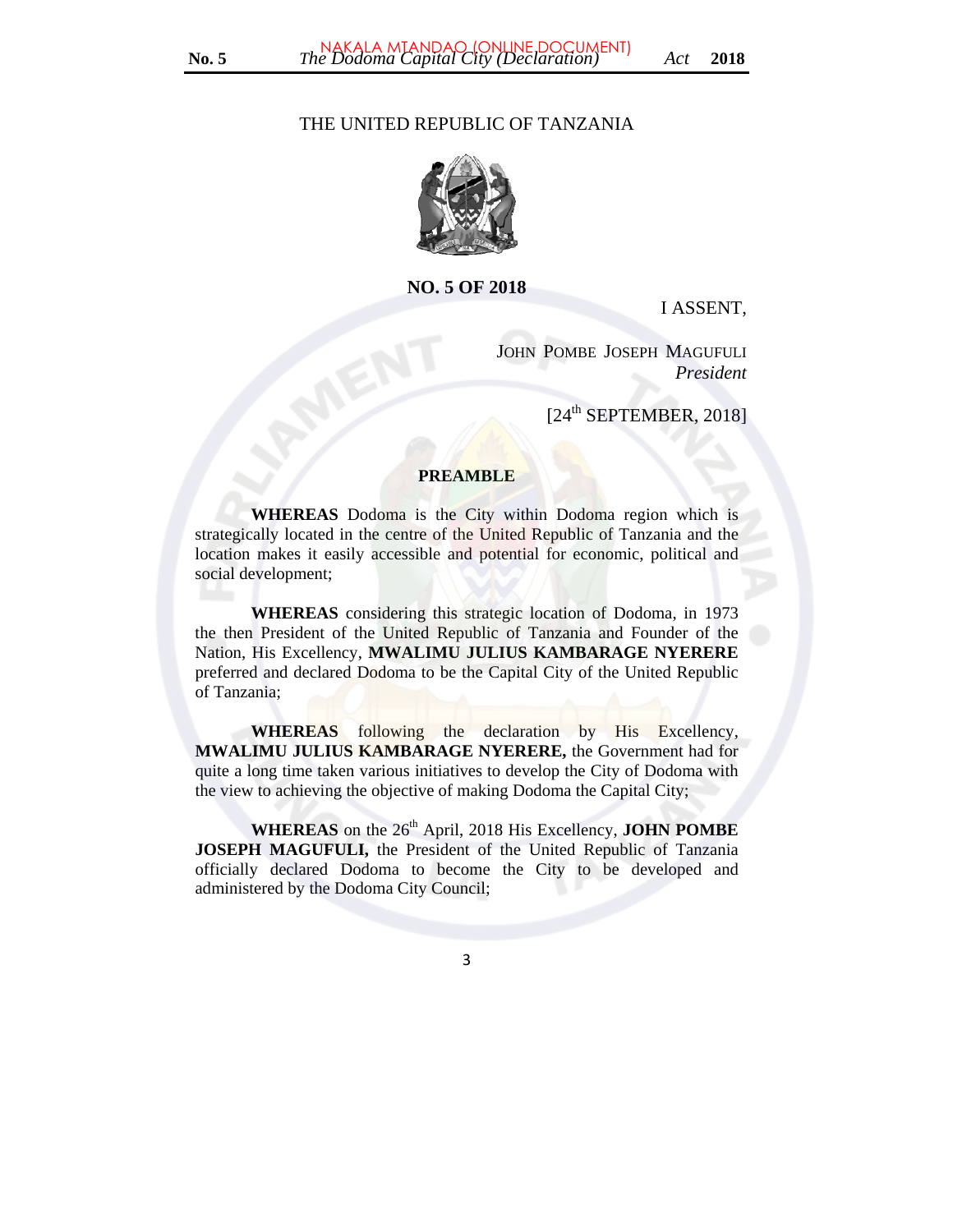**AND WHEREAS** consequent to the declaration of the City of Dodoma by His Excellency, **JOHN POMBE JOSEPH MAGUFULI,** the President of the United Republic of Tanzania, the Government has determined to establish and develop the City of Dodoma as the Capital City of the United Republic of Tanzania.

**NOW THEREFORE,** be it ENACTED by the Parliament of the United Republic of Tanzania as follows:

as well as to Tanzania Zanzibar.

Short title **1.** This Act may be cited as the Dodoma Capital City (Declaration) Act, 2018 and shall come into operation on such date as the Minister may, by order published in the *Gazette,* appoint.

Application **2**. This Act shall apply to Mainland Tanzania

Declaration of Capital **City** 

Interpretation **3**. In this Act, unless the context otherwise requires-

> "Capital City" means the Dodoma Capital City as declared under this Act;

> "Minister" means the Minister responsible for local government.

> **4.**-(1) The Dodoma City is hereby declared to be the Capital City of the United Republic of Tanzania.

> (2) The Parliament may enact a law for altering any provision of this Act except that, any decision to alter the declaration of the Capital City under this section shall be supported by the vote of not less than two thirds of all members of the Parliament.

Cap.288 (3) The provisions of the Local Government (Urban Authorities) Act and other laws governing local government authorities shall, where appropriate, apply to the Capital City with necessary modifications.